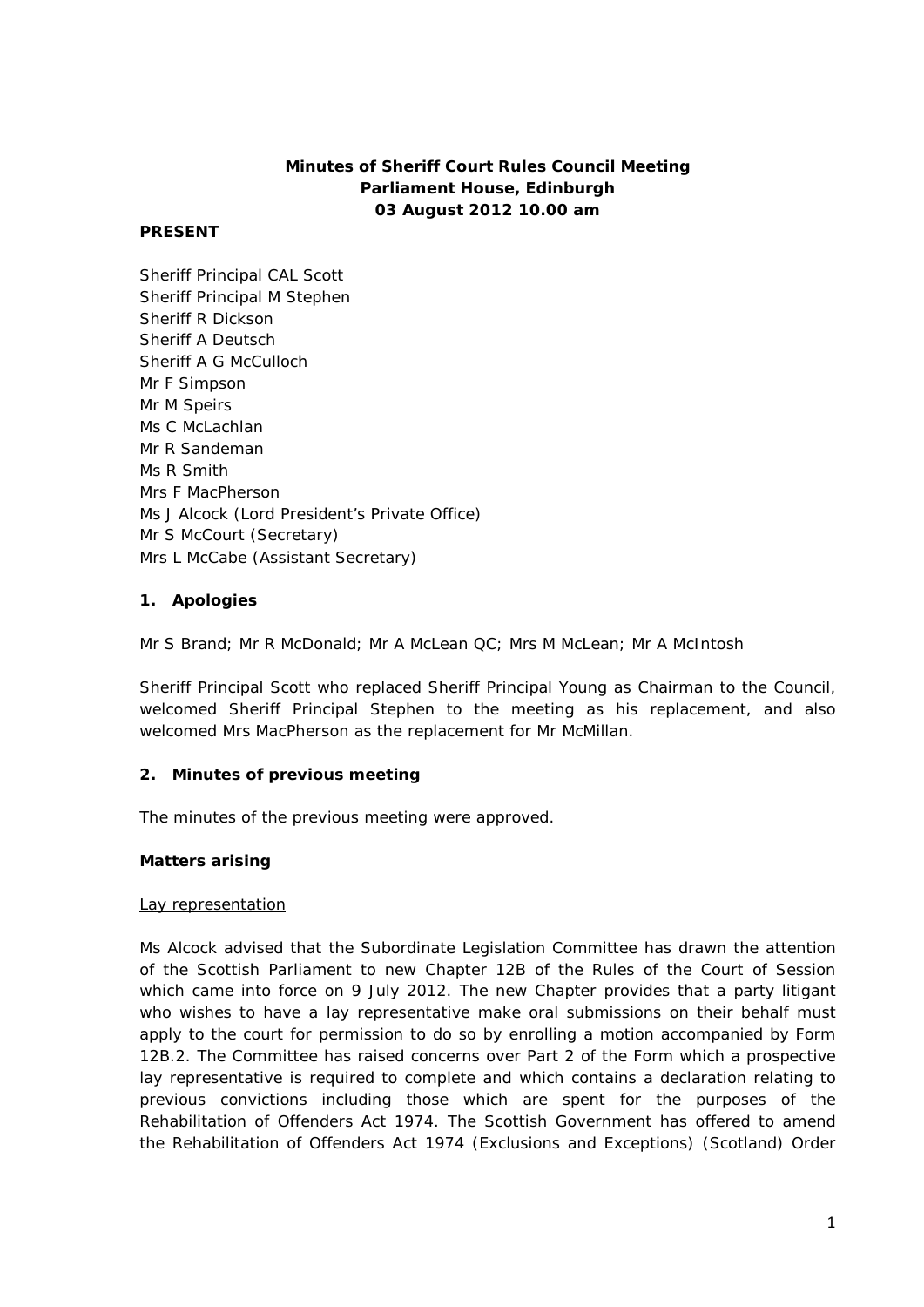2003 by adding this requirement to the list of exceptions. Ms Alcock further advised that until the matter is resolved the sheriff court rules cannot be made.

#### Scottish Civil Courts Review

Mr Sandeman provided the meeting with an update on the proposed Courts Reform Bill which is to be consulted upon later in 2012. The Bill will take forward many of the recommendations by Lord Gill such as the structure of appeal courts, the increase in the privative limit etc.; He advised that stakeholder events had been held in June and the Making Justice Work Board plans to conduct roadshows in rural areas from September onwards.

Mr Sandeman advised that Sheriff Principal Taylor's review on litigation costs will be taken forward in a separate Bill either at the end of 2012 or in spring 2013 and that Stage 1 of the Scottish Civil Justice Council and Criminal Legal Assistance Bill will take place this September.

Mr Sandeman undertook to provide a further update at the next meeting.

# **3(a). SCRC Child Welfare Working Group: The Children's Hearings (Scotland) Act 2011**

Sheriff McCulloch, Chairman of the group informed the meeting that a Consultation Paper on proposals for procedural rules in the sheriff court was issued on 5 July 2012. The period for consultation ends on 31 August 2012 and to date one response has been received.

It was agreed that the working group meet again on 4 October 2012 to consider revised rules and consultation responses. The draft rules would then be revised further to take into account matters considered at the meeting to enable a final draft of these to be considered by the Council at its November meeting.

### **Action: The secretariat to instruct further changes to rules for consideration by the Council at the next meeting;**

#### **3(b). SCRC Child Welfare Working Group: Family/Adoption Proceedings**

The Chairman proposed that Mrs MacPherson be appointed to the group as the replacement for Mr McMillan. This was agreed to.

It was also agreed that the working group meet to consider the initial draft rules and accompanying note by the drafter at the end of the meeting. They were then to be revised to take into account matters considered at the meeting.

The Council identified a number of interested parties that should be afforded the opportunity to comment on the draft rules and agreed they be circulated to them for comment by end September.

Sheriff McCulloch expressed his concerns over comments made in the Supreme Court decision *NJDB V JEG +1* in relation to the structure of pleadings in civil cases and updated the Council on his request for research assistance from the Judicial Studies Committee to assist in this regard.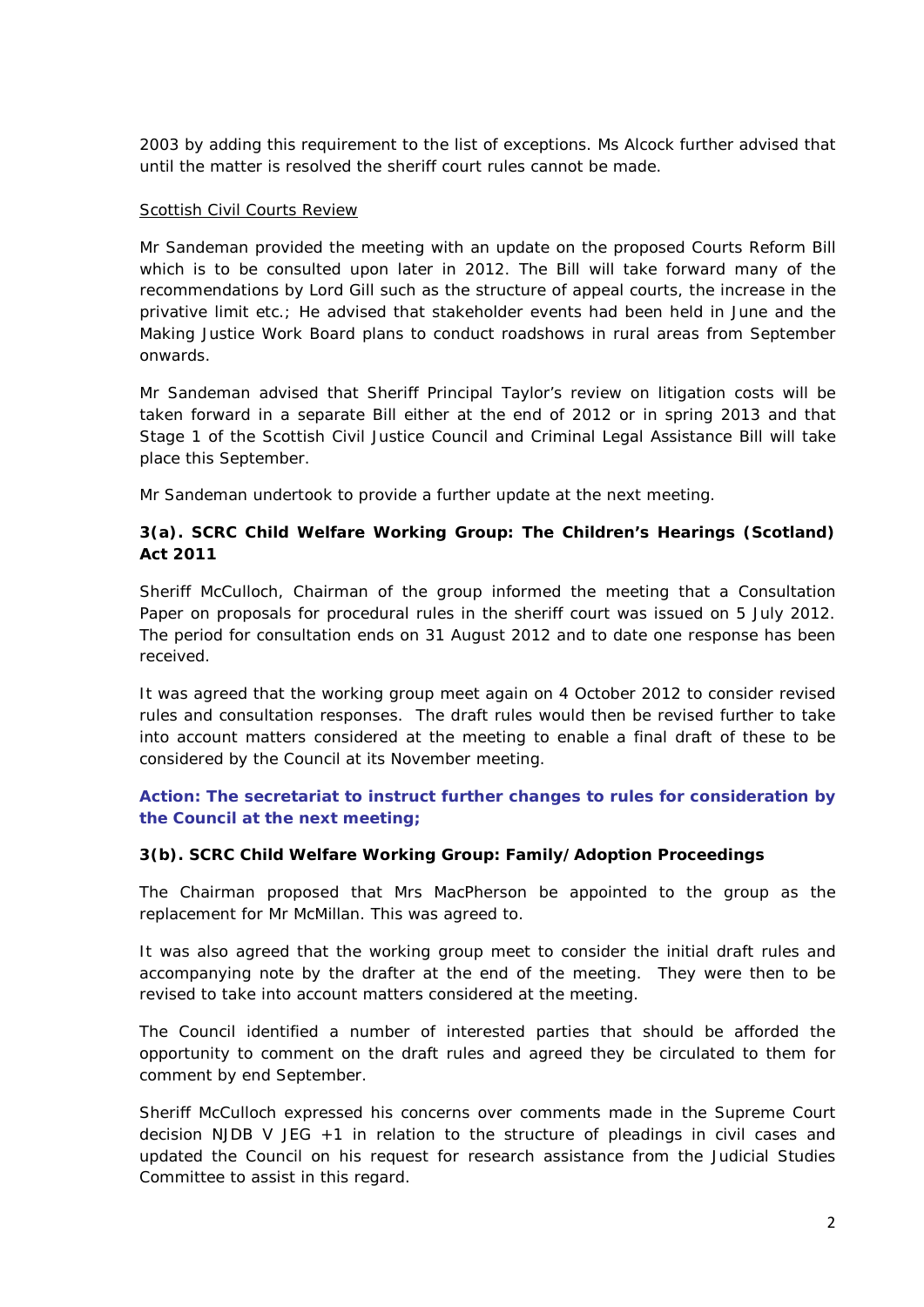The working group agreed to meet again on 4 October to consider the revised rules and responses along with any research assistance that may be available. These rules would also then be revised further to take account of matters considered at the meeting for consideration by the Council at the November meeting.

The Council also discussed issues relating to the appointment, training, duties and remit of bar reporters and curators *ad litem.* Mr Sandeman advised that the Scottish Government were planning a consultation paper on this. The Chairman noted it would be desirable to have a national approach to such appointments.

The Chairman thanked the working group for their continuing efforts in regard to both aspects of work.

**Action: The secretariat to instruct further changes to rules in regard to family and adoption proceedings for consideration at the next meeting;** 

**Action: The secretariat to circulate the draft rules for comment to the working group by end September;** 

### **4. Policing and Crime Act 2009**

The Council considered the paper produced by the Secretariat along with the draft rules and drafter's note. Mr McCourt advised that the relevant provisions of the Act are not now due to commence until April 2013. The Council cleared the draft rules for inclusion in the next appropriate Miscellaneous Instrument.

# **5. Bankruptcy and Diligence etc. (Scotland) Act 2007 – Part 15 Actions for removing from heritable property**

The Council considered the papers produced by the secretariat and the Society of Messengers-at-Arms and Sheriff Officers (SMASO) in relation to a number of suggested amendments to the instrument which had come into force on 18 June 2012. The Council also considered an email from Mr Nicholson, Deputy Legal Secretary to the Lord President along with a draft amending instrument which gives effect to the changes sought by SMASO to rules 3(5), 3(7) and Form 4 of the instrument. The Council agreed to the suggested amendments but reached the view that the suggested amendment to rule 7(4) to refer at (a) and (b) to a sealed "transparent" envelope was unnecessary. The Council also agreed that the current wording of rule 4 should not be changed as the rule is designed to cover circumstances where the defender does not live at the property or when the property in question is commercial premises with its purpose being to ensure the defender receives the notice concerned.

Subject to the above, the Council cleared the instrument.

# **Action: The secretariat to advise the Lord President's Private Office of what was agreed to by the Council;**

#### **6(a). Service of Sheriff Court Inhibitions – Furth of Scotland**

The Council continued consideration of the paper produced by the Society of Messengers-at-Arms (SMASO) until the November meeting to allow the Accountant in Bankruptcy to provide comments on whether it would be possible to amend the Regulations concerned.